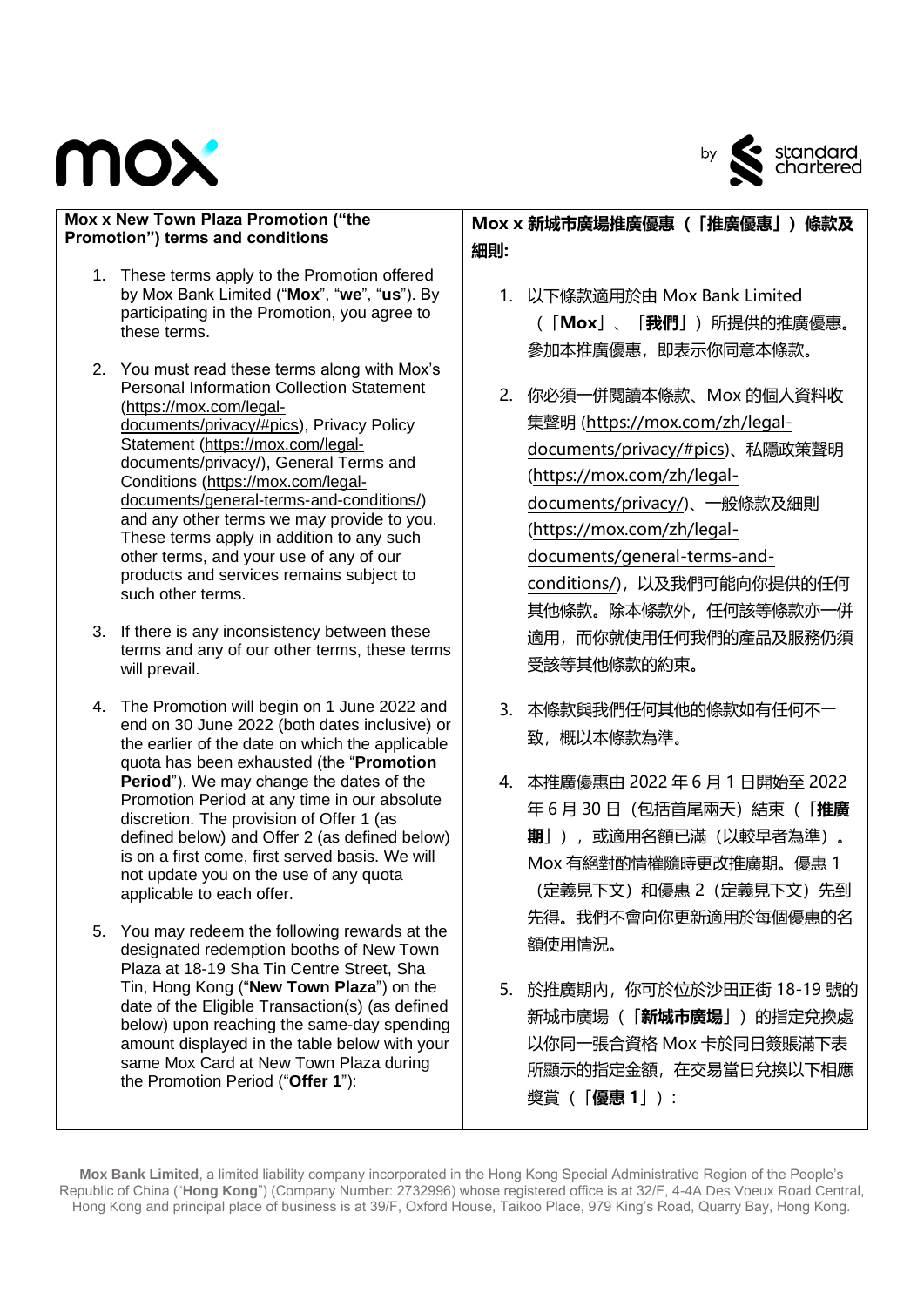



| <b>Cumulative</b><br>same-day<br>spending amount | <b>YATA Cash</b><br><b>Coupon Reward</b>                                                                                                        |
|--------------------------------------------------|-------------------------------------------------------------------------------------------------------------------------------------------------|
| HKD1,500 to less<br>than HKD3,500                | <b>HKD100</b><br>("Reward 1",<br>Daily Quota: 20<br>(with effect on<br>and from 13<br>June 2022, the<br>Daily Quota will                        |
| HKD3,500 or more                                 | be 40)<br><b>HKD200</b><br>("Reward $2$ ",<br>Daily Quota: 20<br>(with effect on<br>and from 13<br>June 2022, the<br>Daily Quota will<br>be 40) |

calculated based on a maximum of 3 original machine-printed receipts (handwritten receipts and copies of receipt are not acceptable); same-day spending at HKD15,000 is calculated based on a maximum of 4 original machine-printed receipts issued by the merchants at New Town Plaza Phase I or III with merchant name, date and expenditure amount. The payment amount on the machine-printed receipts and corresponding electronic payment slips must be the same.

Each eligible receipt must contain a minimum spending of HKD100 or above, must be issued by different merchants (different merchants at YATA Department Store are deemed to be the same merchant) and can be used to redeem once only. Each eligible receipt may not be used in conjunction with other promotions offered by New Town Plaza. please contact New Town Plaza for details.

During the Promotion Period, you can redeem the reward of Offer 1 for each spending tier on

| 同日累積簽賬淨額     | 一田現金券                                                    |
|--------------|----------------------------------------------------------|
| HKD1500 至少於  | 港幣 100                                                   |
| HKD3,500     | (「優惠1 ,<br>每日名額:20 個<br>(由 2022年6月13<br>日起,每日名額:<br>40個) |
| HKD3,500 或以上 | 港幣 200<br>(「優惠 2」」,                                      |
|              | 每日名額:20 個<br>(由 2022年6月13<br>日起,每日名額:<br>40 個)           |

 同日簽賬 HKD5,000 或以下的消費金額,是根 據新城市廣場內一期或三期之商戶發出及不多 於 3 張正本機印(不接受手寫及副本)的合資 格收據計算;而列表滿 HKD15,000 的消費金 額,則能以不多於 4 張的合資格收據計算。每 張合資格收據的金額必須於該次交易的簽賬額 相同並須附有商戶名稱、購買日期及金額。

 每張合資格收據相關消費金額最少為港幣 100 元、由不同商户(一田百貨內的不同商戶將視 作為同一商戶)發出亦只可作一次兌換。每張 合資格收據或未能與其他新城市廣場的推廣一 併使用,詳情請向新城市廣場查詢。

於推廣期內,你可於同日累積消費當日換取優 惠 1 之同日累積簽賬淨額的相應獎賞各一次。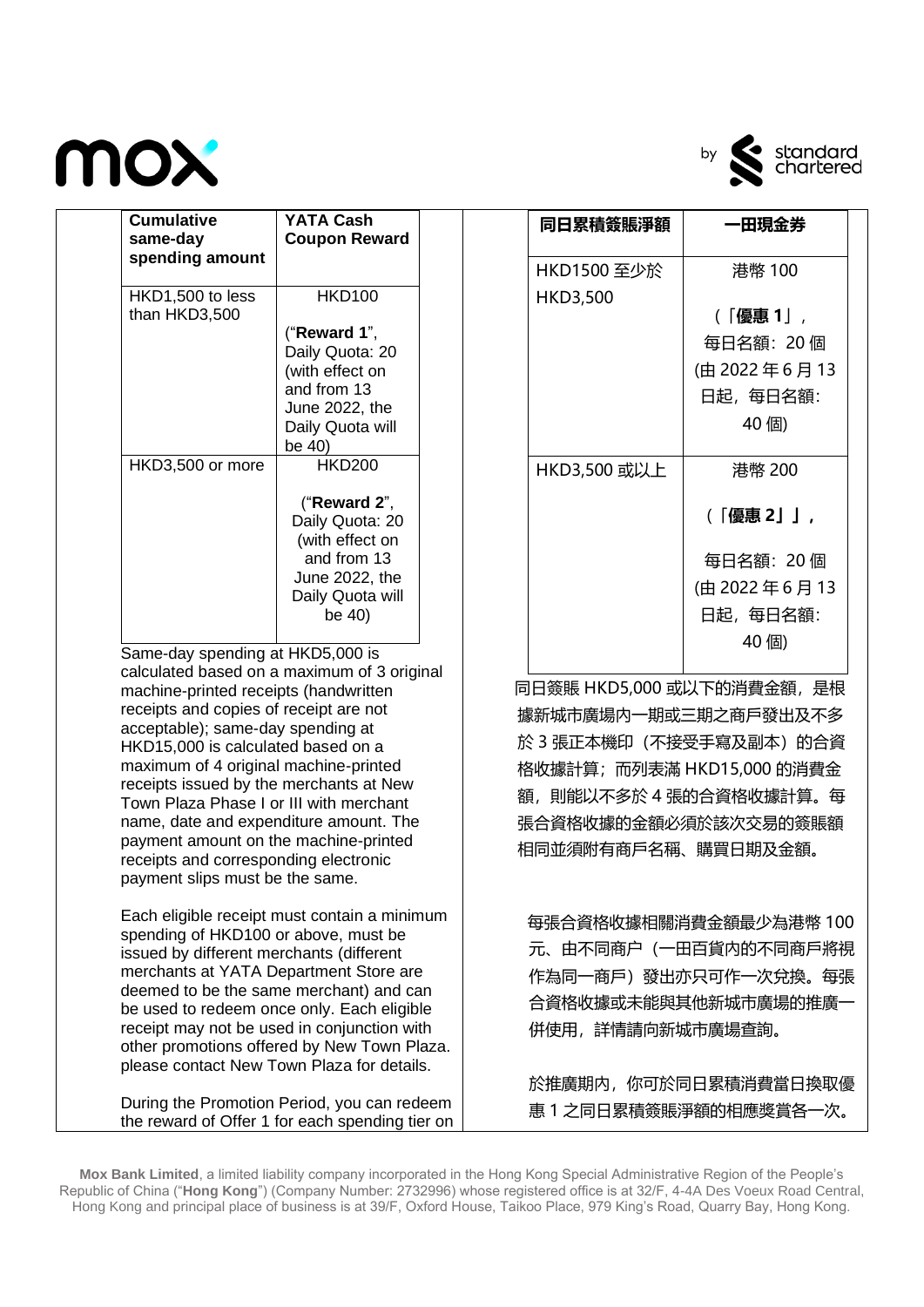

the day of spending once on the same day. Therefore, the maximum rewards you may receive under Offer 1 in one day is YATA Cash Coupon Reward of HKD300.

"**Eligible Transaction**" means a Mox Card transaction paid at a merchant at New Town Plaza but excludes: (i) any purchase of any kinds of membership(s); (ii) any purchase of pre-paid items, cash vouchers, gift cards or coupons, stored value cards or pre-paid cards; (iii) any purchase of show, event or exhibition tickets; (iv) any non-retail spending, including but not limited to reload of Octopus cards, stored value cards, any financial repayments and utility and telecom bill; (v) any purchase at booths or kiosks; (vi) purchase at Apple Store; (vii) any cancelled, refunded or reversed transaction(s) and (viii) any other transaction type set out in the New Town Plaza Spring Consumption Voucher Reward terms and conditions [https://www.newtownplaza.com.hk/zh](https://www.newtownplaza.com.hk/zh-hant/node/11967)[hant/node/11967](https://www.newtownplaza.com.hk/zh-hant/node/11967) (if you have any queries, please contact New Town Plaza).

- 6. You may redeem an additional one hour free parking on top of the existing parking privileges at New Town Plaza Phase 3 Parking lot, upon same-day spending using Mox Card at the merchants at New Town Plaza ("**Offer 2**"). The quotas are limited to 1,000 free parking within the Promotion Period. You can redeem Offer 2 once a day. The New Town Plaza free parking privileges terms and conditions apply. For more details, please refer to [https://www.newtownplaza.com.hk/parking.](https://www.newtownplaza.com.hk/parking)
- 7. Your redemption of the rewards of Offer 1 and Offer 2 is subject to the 'Mox disclaimer' set out on the Mox app and on Mox's website [\(https://mox.com/legal-documents/mox](https://mox.com/legal-documents/mox-disclaimer/)[disclaimer/\)](https://mox.com/legal-documents/mox-disclaimer/).
- 8. You must redeem the reward of Offer 1 and Offer 2 in person. New Town Plaza's staff may request you to present a valid identification document to verify your identity.



因此,你在一天內最多可獲得優惠 1 的港幣 300 元一田現金券。

「**合資格交易**」是指在新城市廣場的商戶支付 的 Mox 卡交易, 但不包括: (i) 購買任何會 藉; (ii) 購買任何預付物品、現金券、禮品卡 或優惠券、儲值卡或預付卡的購買; (iii) 購買 任何演出、活動或展覽門票; (iv) 任何非零售 消費,包括但不限於充值八達通卡、儲值卡、 任何財務還款以及賬單及電話費繳付等;(v) 任何於展位或售貨機進行的消費; (vi) 任何於 Apple Store 的消費;(vii) 任何取消、退款或 撤銷的交易;及(ix) 任何於新城市廣場春日消 費券獎賞條款及細則

[https://www.newtownplaza.com.hk/zh](https://www.newtownplaza.com.hk/zh-hant/node/11967)[hant/node/11967](https://www.newtownplaza.com.hk/zh-hant/node/11967) 所列的其他交易類型(如 你有任何疑問,請向新城市廣場查詢)。

- 6. 憑 Mox 卡於新城市廣場商戶消費當日,除可 享現有新城市廣場泊車禮遇外,你更可兌換新 城市廣場第三期額外一小時免費泊車(「**優惠 2**」)。名額僅限於推廣期內的 1,000 個。你 每天只可兌換優惠 2 一次。受新城市廣場泊車 禮遇的所有條款和細則約束。更多詳情請參閱 [https://www.newtownplaza.com.hk/zh](https://www.newtownplaza.com.hk/zh-hant/parking)[hant/parking](https://www.newtownplaza.com.hk/zh-hant/parking)。
- 7. 於推廣期內,每位合資格 Mox 客戶只可在消 費當日兌換優惠 1 及優惠 2 須受 Mox 網站及 Mox app 的 Mox 免責聲明約束 (https://mox.com/zh/legaldocuments/mox-disclaimer/)。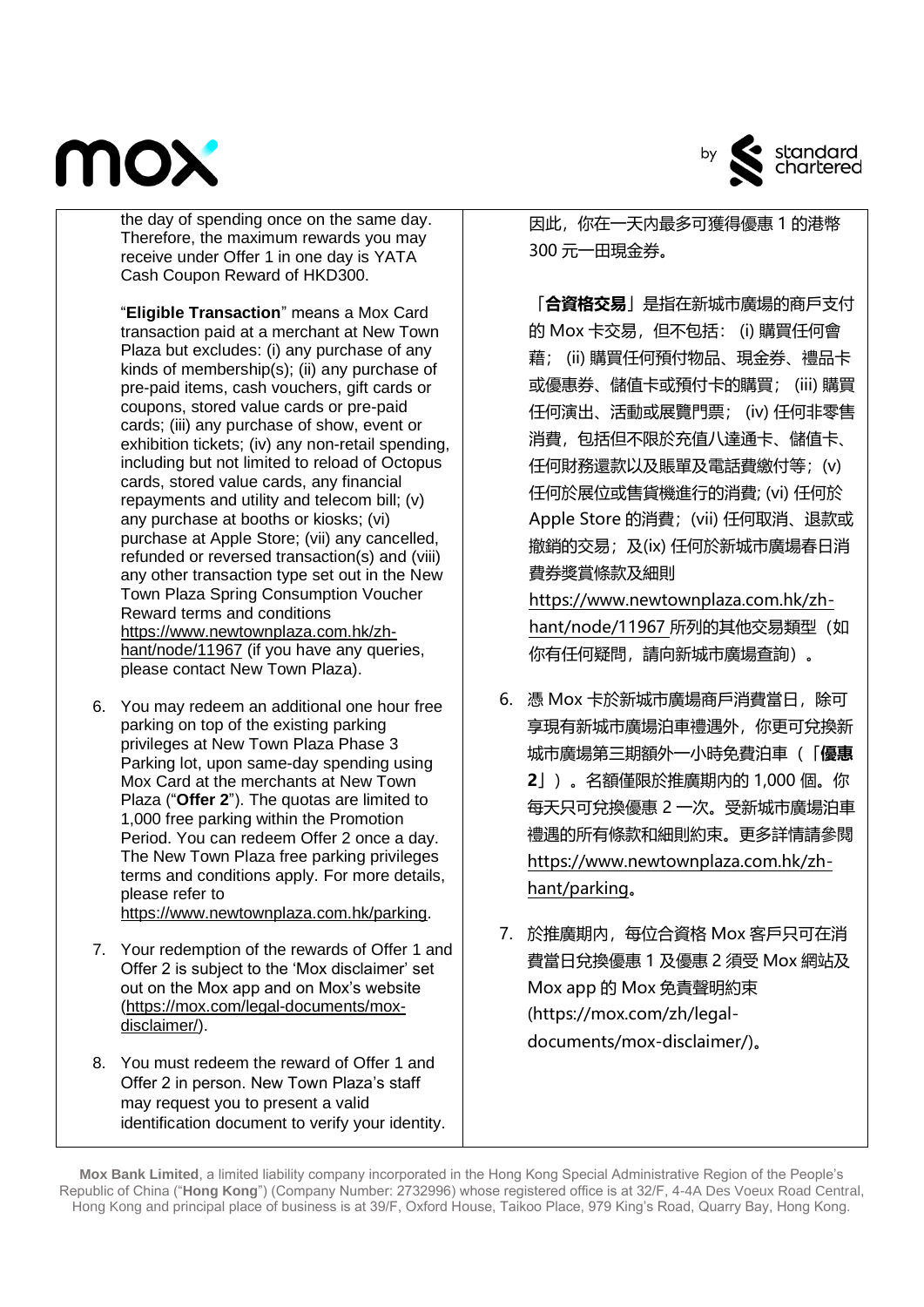



- 9. The use of Offer 1 and Offer 2 may be subject to third-party's terms and conditions. In the event of matters or disputes arising out of such terms and conditions, the decision of such third party shall be final.
- 10. Neither your participation in the Promotion nor your eligibility for the any rewards of Offer 1 and Offer 2 may be transferred or assigned to any other person or exchanged or converted into any other benefit or right.
- 11. Mox reserves the right at any time, without notice or reason and in its sole discretion, to:

(a) change, modify, suspend or terminate the Promotion or these terms (including the rewards of Offer 1 and Offer 2); and

(b) make any decision in connection with the Promotion (including to refuse or suspend your participation in the Promotion or determine whether the Promotion can or cannot be combined with any other offer or promotion);

Any such decision shall be conclusive and binding on you.

- 12. If any dispute arises in connection with these terms, Mox's decision is final.
- **13. To the extent permitted by laws and regulations:**
	- **(a) Mox, its affiliates and shareholders shall not be responsible for any loss suffered by you; and**
	- **(b) You shall release Mox, its affiliates and shareholders from all actions, proceedings and claims which may be brought by or against Mox, its affiliates or shareholders, arising from or in connection with your participation in the Promotion (including any decision not to offer or distribute you, or your failure to receive, any rewards) or these terms, unless any such loss is**
- 8. 你必須本人兌換優惠 1 及優惠 2 的獎賞,新城 市廣場可能會要求你出示身份證明文件作身分 核對用途。
- 9. 優惠 1 及優惠 2 之使用可能受第三方條款和條 件約束。如就該等條款有任何爭議,該第三方 保留最終決定權。
- 10. 你就本推廣的參加資格或優惠 1 及優惠 2 的獎 賞均不得轉讓或分配給任何其他人,也不得交 換或轉換為任何其他利益或權利。
- 11. Mox 保留全權酌情決定, 恕不另行通知或提 供理由,隨時:

(a) 修訂、更改、暫停或終⽌本推廣優惠或本 條款 (包括優惠 1 及優惠 2 的獎賞);及

(b)作出與本推廣優惠相關的任何決定(包括拒 絕或停止你參與本推廣優惠,決定本推廣優惠 是否可以與其他任何優惠或推廣優惠結合使 用):

任何此等決定均應視為最終決定並對你具有約 束力。

- 12. 如就本條款有任何爭議, Mox 保留最終決定 權。
- **13. 在法律及法規允許的範圍內,就你對本推廣優 惠的參與或本條款所致或相關引起的損失(包 括任何不向你提供任何獎賞的決定,或你未能 收取任何獎賞):**
	- (a) **Mox、其關聯公司及股東對你遭受的 任何損失不承擔任何責任;及**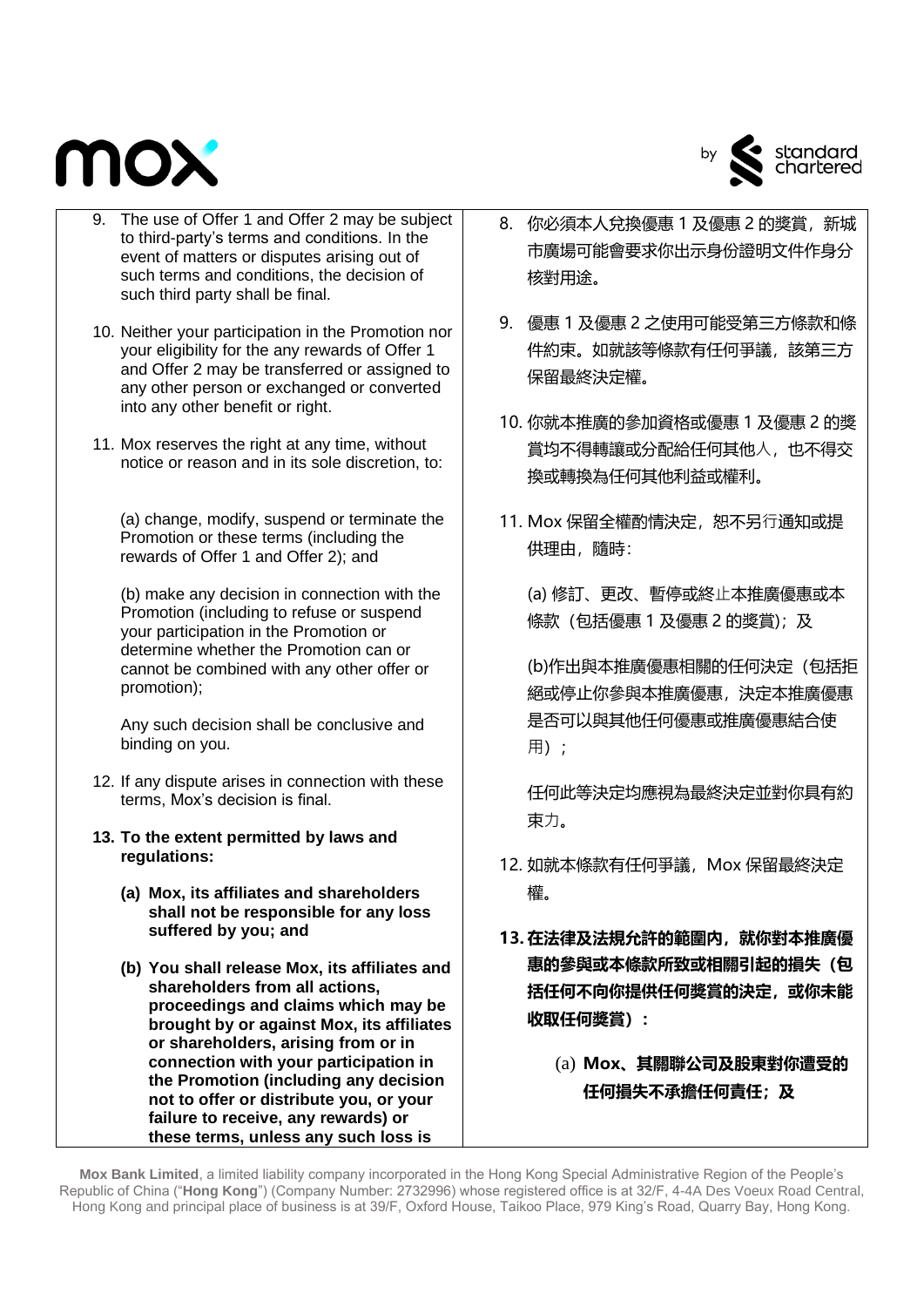



**due to Mox's, its affiliates' or shareholders' gross negligence, fraud or wilful default and only to the extent such loss is reasonably foreseeable and has arisen directly and solely from such gross negligence, fraud or wilful default.** 

**This clause 13 continues after the termination of these terms or the expiry of the Promotion Period.**

- 14. The Promotion does not constitute any offer, invitation, or recommendation to any person to enter into any transaction.
- 15. Nothing under these terms or the Promotion will deem, imply, or suggest that a person or entity is acting as an agent or representative of Mox or otherwise soliciting business on behalf of Mox.
- 16. A person who is not a party to these terms has no rights to enforce or enjoy the benefit of any of these terms under the Contracts (Rights of Third Parties) Ordinance (Cap. 623) other than as set out in these terms.
- 17. These terms are governed in all respects by and construed in accordance with the laws of the Hong Kong Special Administrative Region. The parties submit to the exclusive jurisdiction of the courts of the Hong Kong Special Administrative Region.
- 18. The English version prevails if there is any inconsistency between the English and Chinese versions of these terms.

Last updated: 26 May 2022

**(b) 你須使 Mox、其關聯公司及股東免於 由 Mox、其關聯公司或股東提出或針 對 Mox、其關聯公司或股東的所有法 律⾏動、法律程序及索償,**

**惟就直接及純粹因 Mox、其關聯公司或股東 的嚴重疏忽、欺詐⾏為或故意失責所引致的合 理可預見之損失除外。**

**本第** Error! Reference source not found.**條 在本條款或推廣期終⽌後繼續有效。**

- 14. 本推廣優惠並不構成對任何人進行任何交易的 要約、邀請或推薦。
- 15. 本推廣優惠或本條款並未視作、暗示或表示任 何⼈或實體為 Mox 的代理或代表,或以其他 方式代表 Mox 招攬業務。
- 16. 並非本條款協議一方的人士無權按《合約(第 三者權利)條例》 (香港法例第 623 章)執行 本條款的任何條文,或享有本條款的任何條文 下的利益,除本條款另有列出外。
- 17. 本條款在所有方面均受香港特別行政區法律的 管限,並根據香港特別⾏政區法律的詮釋。雙 方得受香港特別行政區法院的專屬管轄權管 轄。
- 18. 本條款的英文與中文版本如有任何不一致, 概 以英文版本為準。

最後更新日期: 2022 年 5 月 26 日。